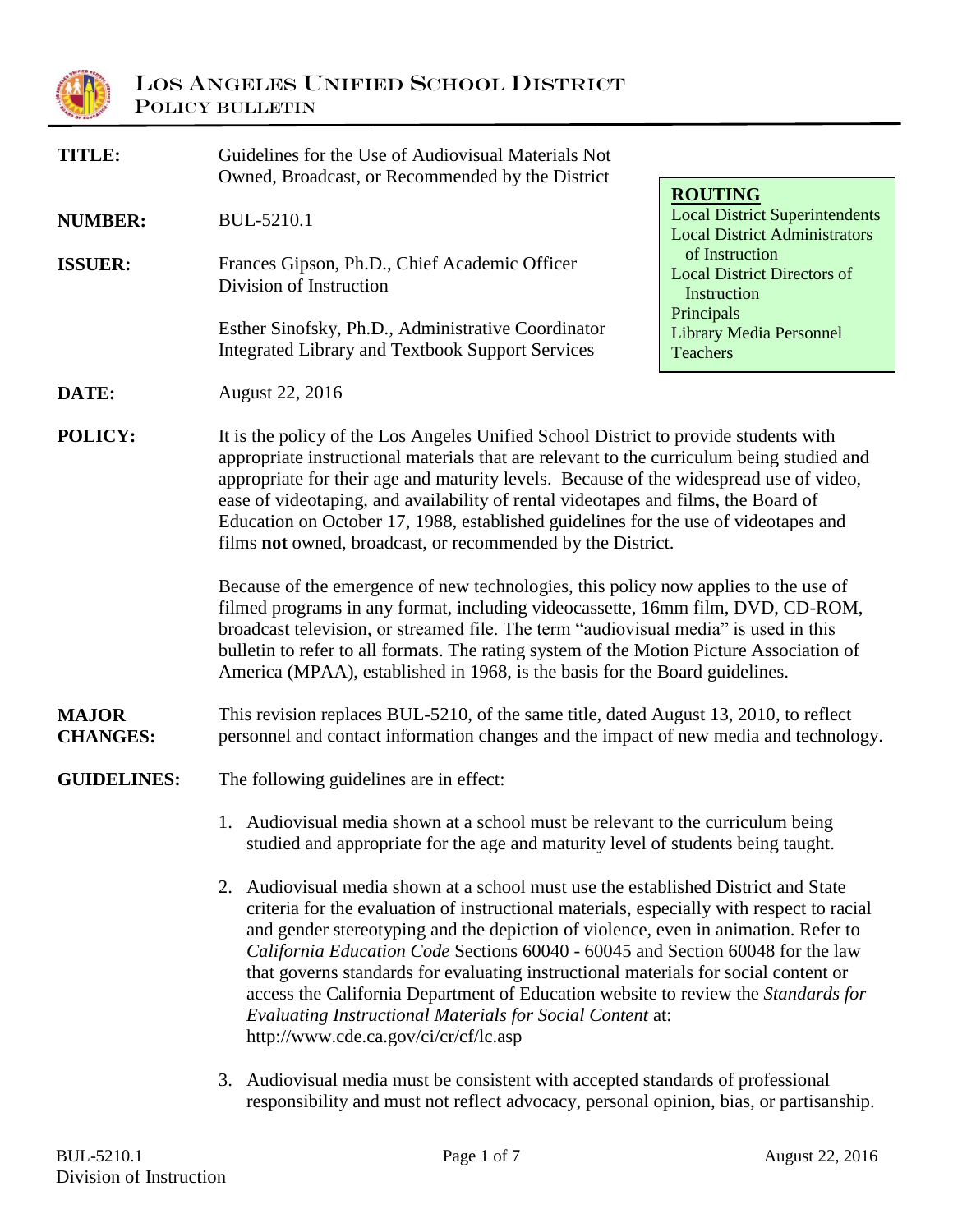

- 4. Audiovisual media which have not been MPAA rated and are not owned, broadcast, or recommended by the District must be thoroughly reviewed by the instructor prior to their use.
- 5. **MPAA NC-17-rated** (No children under 17 admitted) audiovisual media, or any unrated material that might fall into this category, shall not be shown in any elementary or secondary school classroom or as part of any District activity involving elementary or secondary school students.
- 6. **MPAA R-rated** (Restricted, under 17 requires accompanying parent or adult guardian) audiovisual media, or any unrated material that might fall into this category, may be used in high school Grades 9-12 and in middle school Grades 7 and 8 with principal and parent/guardian written approval prior to the scheduled viewing date and must comply with the school's policy on the evaluation and selection of instructional materials. (See Attachment A for the prior approval letter for parent/guardian and Attachment B for the prior approval form for the principal. Note: The parent/guardian approval letter should include the MPAA rating of the material.) MPAA R-rated audiovisual media may not be shown in elementary schools or in middle school Grade 6.
- 7. **MPAA PG-13-rated** (Parents strongly cautioned; some materials may be inappropriate for children under 13) audiovisual media, or any unrated material that might fall into this category, may be used in high school Grades 9-12 and in middle school Grades 7 and 8 with principal and parent/guardian written approval prior to the scheduled viewing date and must comply with the school's policy on the evaluation and selection of instructional materials. MPAA PG-13-rated audiovisual media may not be shown in elementary schools or in middle school Grade 6.
- 8. **MPAA PG-rated** (Parental guidance suggested; some materials may not be suitable for children) audiovisual media, or any unrated material that might fall into this category, may be used in elementary schools or in middle school grade 6 with the prior approval of the principal and parent/guardian and must comply with the school's policy on the evaluation and selection of instructional materials.
- 9. **MPAA G-rated** audiovisual materials may be used in elementary schools with principal approval and teacher review.
- 10. If opinions differ over the appropriateness of the materials, the appeal process outlined in Article XXV, Sections 1.0 and 1.2 of the Agreement between the District and UTLA shall be followed.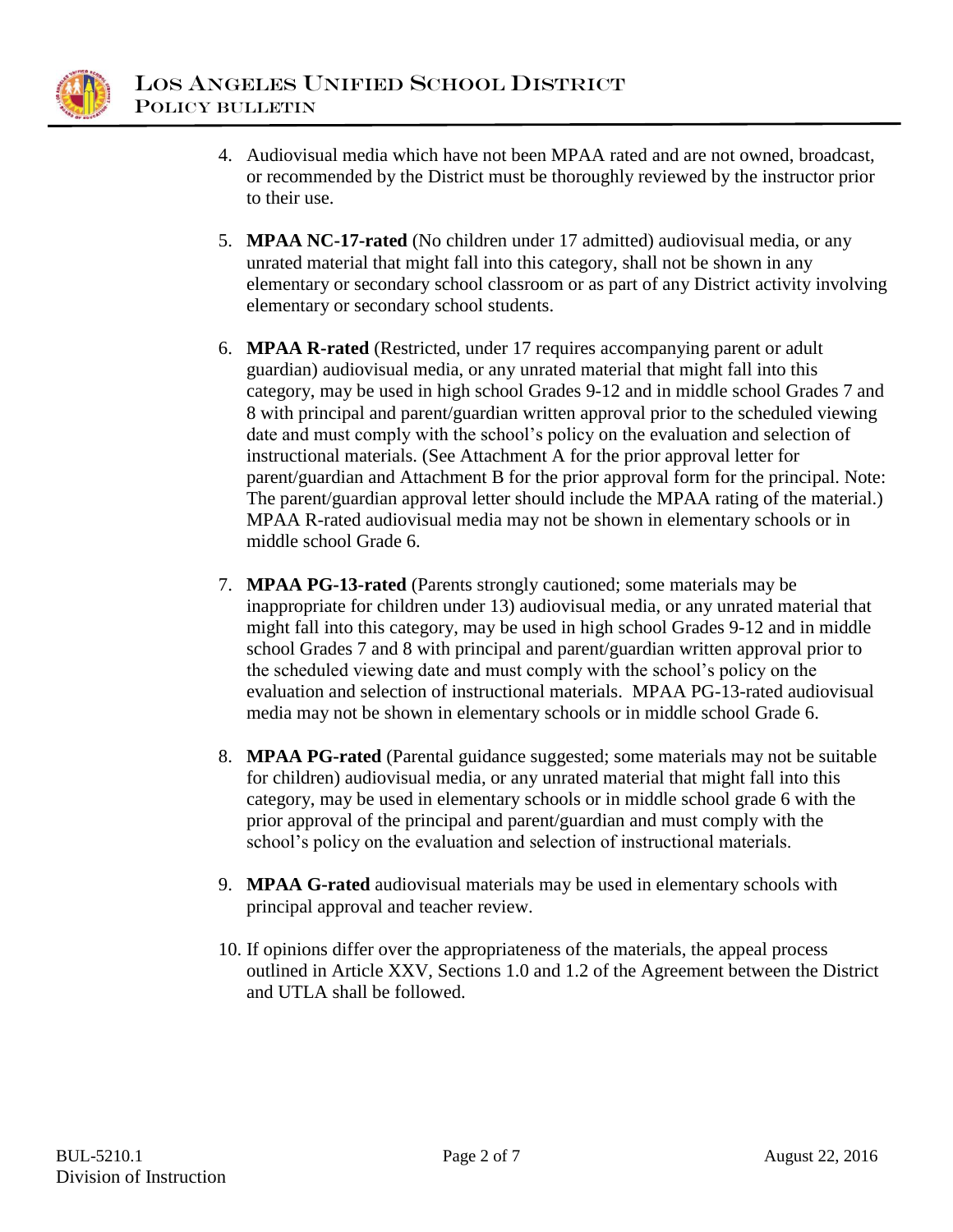

- 11. The website for the Motion Picture Association of America [\(http://www.mpaa.org/\)](http://www.mpaa.org/) contains a database of film ratings [\(http://www.filmratings.com\)](http://www.filmratings.com/). When searching for a title, it is important to know as many details about the film as possible, such as producer, production date, and cast, because there are many films with the same title and the MPAA rating may be different for each one. For example, a search for *Hamlet* yielded five film titles with four different ratings − G, PG, PG-13, and R. Search results will show the film title, distributor, production date, rating, and the reason for the rating. Many titles also contain a link to further descriptive information that will help identify a film. The MPAA website also provides links to sites about the TV Parental Guidelines, a rating system for all television programs which is modeled after the MPAA ratings. The TV Parental Guidelines may provide additional assistance in determining whether a film is appropriate. However, caution is necessary since the TV Parental Guide rating of a given film will most likely be based on an edited broadcast version and not the original uncut version, which may have received a harsher MPAA rating.
	- 12. For ready-reference, a chart summarizing the key points of this bulletin appears on Attachment C.

#### **RELATED RESOURCES:** The following bulletins related to instructional media can be accessed via the District's e-Library:

- BUL-5208.1, *Procedures for Reviewing Challenged Materials,* Division of Instruction, August 29, 2016.
- BUL-5209.1, *Criteria for Evaluating Instructional Materials*, Division of Instruction, August 22, 2016.
- BUL-714, *Compliance With the 1976 United States Copyright Law,* Information Technology Division, January 8, 2004.

**ASSISTANCE:** For assistance or further information, please contact:

• Integrated Library & Textbook Support Services at (213) 241-2733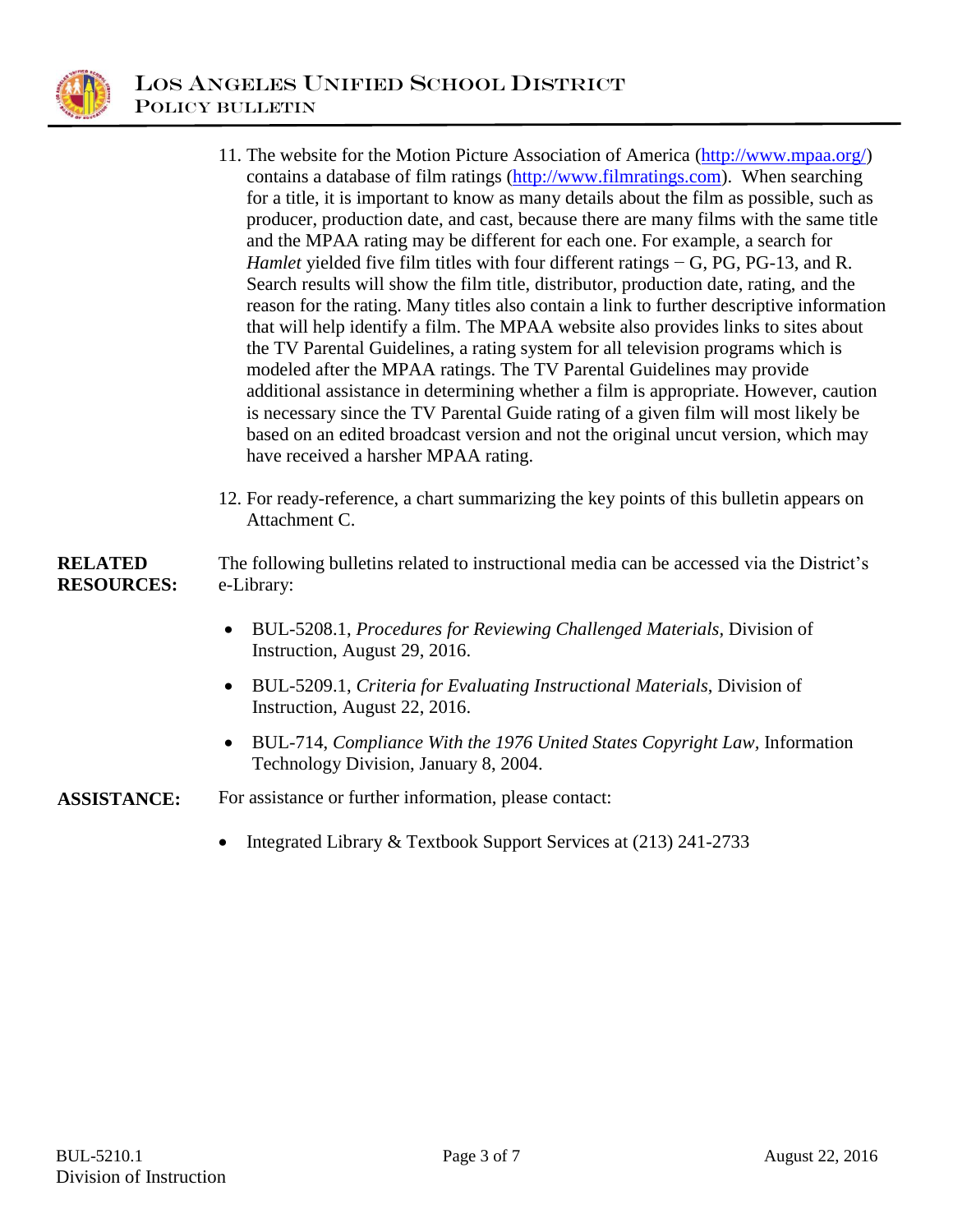

## ATTACHMENT A

# SAMPLE LETTER SAMPLE LETTER

## SCHOOL LETTERHEAD

Date

Dear Parents or Guardians:

Your child is currently involved in studying [describe unit of study and class]. It is our intention to show [title of program] which has an MPAA rating of [rating] on [date] because [describe the use of the audiovisual media in relation to the academic goals and objectives].

This letter is being sent to you in compliance with the District policy requiring parents/guardians to approve the intended use of filmed programs in any format (including videocassette, 16mm film, DVD, CD-ROM, broadcast television, or streamed file) which are not owned, broadcast, or recommended by the District prior to their scheduled showing. As part of that policy, we ask you to complete the form below, authorizing or exempting your child from the audiovisual showing.

Please return your completed form to your child's teacher. Students exempted from this showing will be required to complete an alternative assignment. Should you have any questions regarding the program listed above, please contact me.

\_\_\_\_\_\_\_\_\_\_\_\_\_\_\_\_\_\_\_\_\_\_\_\_\_\_\_\_\_\_\_\_\_\_\_\_\_\_\_\_\_\_\_\_\_\_\_\_\_\_\_\_\_\_\_\_\_\_\_\_\_\_\_\_\_\_\_\_\_\_\_\_

\_\_\_\_\_\_\_\_\_\_\_\_\_\_\_\_\_\_\_\_\_\_\_\_\_\_\_\_\_\_\_\_\_\_\_\_\_\_\_\_\_\_\_\_\_\_\_\_\_\_\_\_\_\_\_\_\_\_\_\_\_\_\_\_\_\_\_\_\_\_\_\_\_\_\_\_\_

Signature of principal:

(Name of School)

---------------------------------------------------------------------------------------------------------------------------------------

Name of student:

Please check A or B:

A. \_\_\_\_\_ I give permission for my child to view [program title].

B. \_\_\_\_ I prefer that my child be given an alternative assignment.

Signature of parent or guardian: \_\_\_\_\_\_\_\_\_\_\_\_\_\_\_\_\_\_\_\_\_\_\_\_\_\_\_\_\_\_\_\_\_\_\_\_\_\_\_\_\_\_ Date: \_\_\_\_\_\_\_\_\_\_\_\_\_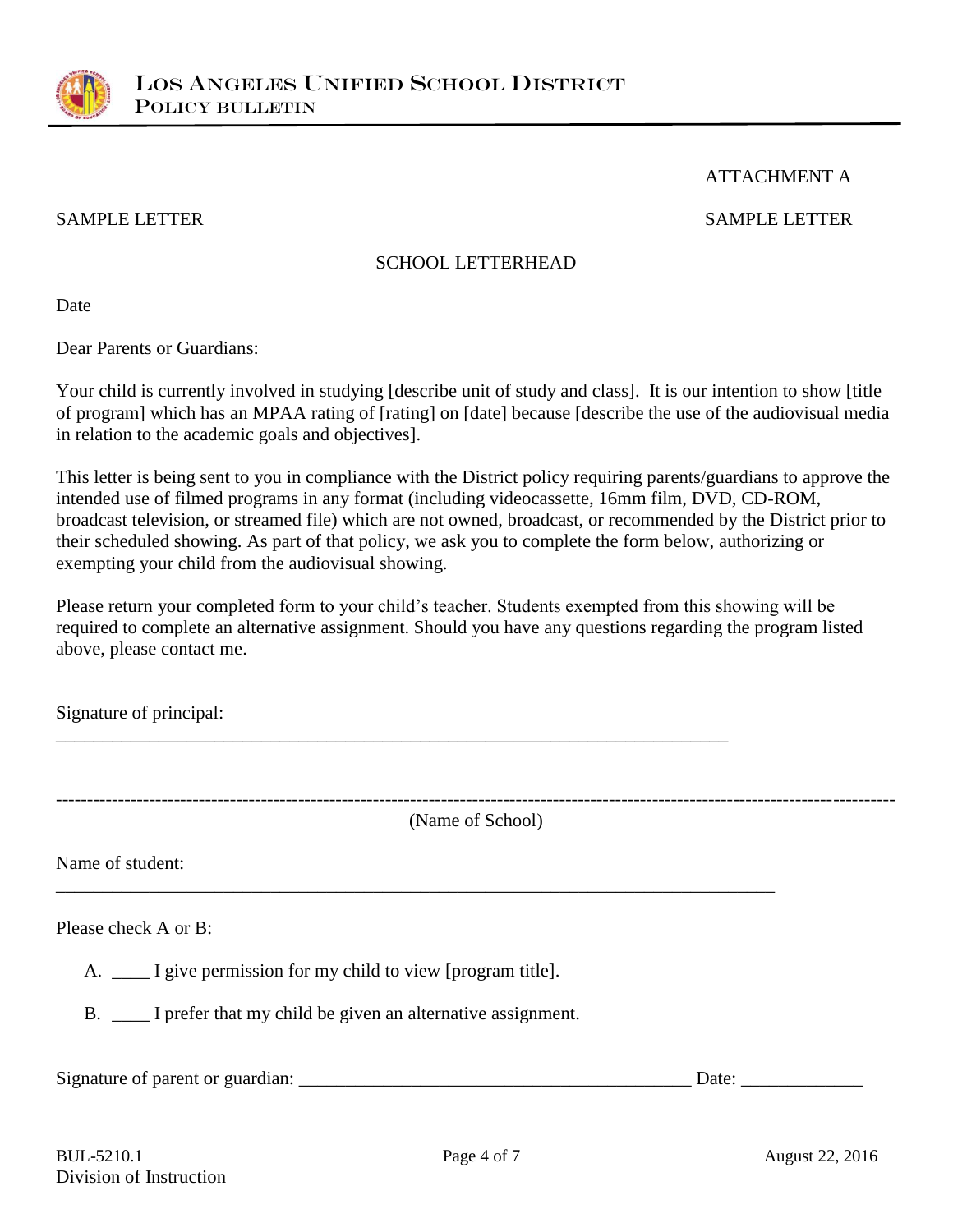

# ATTACHMENT A

## CARTA DE MUESTRA CARTA DE MUESTRA

# MEMBRETE DE LA ESCUELA

## **FECHA**

Estimados padres de familia o tutores:

Su hijo(a) es implicado corrientemente a estudiar [describa unidad de estudio y clase]. Es nuestra intención de mostrar [título de programa] cuál tiene una calificación de MPAA de [clasificado] en [la fecha] porque [describe el uso de los medios audiovisuales en relación con las metas y objetivos académicos].

Se les envía esta carta a ustedes en conformidad con los reglamentos del Distrito, los cuales requieren que los padres o tutores aprueben el uso planeado de los programas filmados en cualquier formato (incluidos los videocasetes, las películas de 16mm, los DVD, los CD-ROM, la televisión de transmisión y archivo corrido) que no sean propiedad del Distrito ni transmitidos o recomendados por el Distrito antes de la hora programada para su proyección o transmisión. Como parte de este reglamento, les pedimos que completen el siguiente formulario, autorizando o eximiendo a su hijo(a) de la muestra audiovisual.

Devuelva por favor su forma completa al maestro de su hijo(a). Los estudiantes eximidos de esta presentacion serán requeridos a completar una tarea alternativa. Si tienen cualquier pregunta sobre el programa detallado arriba, hagan el favor de comunicarse conmigo.

Firma de (el/ la) director(a): \_\_\_\_\_\_\_\_\_\_\_\_\_\_\_\_\_\_\_\_\_\_\_\_\_\_\_\_\_\_\_\_\_\_\_\_\_\_\_\_\_\_\_\_\_\_\_\_\_\_\_\_\_\_\_\_\_\_\_

--------------------------------------------------------------------------------------------------------------------------------------- (Nombre de la escuela)

Nombre y apellido de (el/ la) estudiante:

Verifique por favor A o B:

A. \_\_\_\_ Doy mí autorización para que mi hijo(a) mire [título de programa]

B. \_\_\_\_ Prefiero que mi hijo(a) se le asigne una tarea alternativa.

\_\_\_\_\_\_\_\_\_\_\_\_\_\_\_\_\_\_\_\_\_\_\_\_\_\_\_\_\_\_\_\_\_\_\_\_\_\_\_\_\_\_\_\_\_\_\_\_\_\_\_\_\_\_\_\_\_\_

Firma del padre, la madre o el tutor: \_\_\_\_\_\_\_\_\_\_\_\_\_\_\_\_\_\_\_\_\_\_\_\_\_\_\_\_\_\_\_\_\_\_\_\_\_\_\_\_\_\_ Fecha: \_\_\_\_\_\_\_\_\_\_\_\_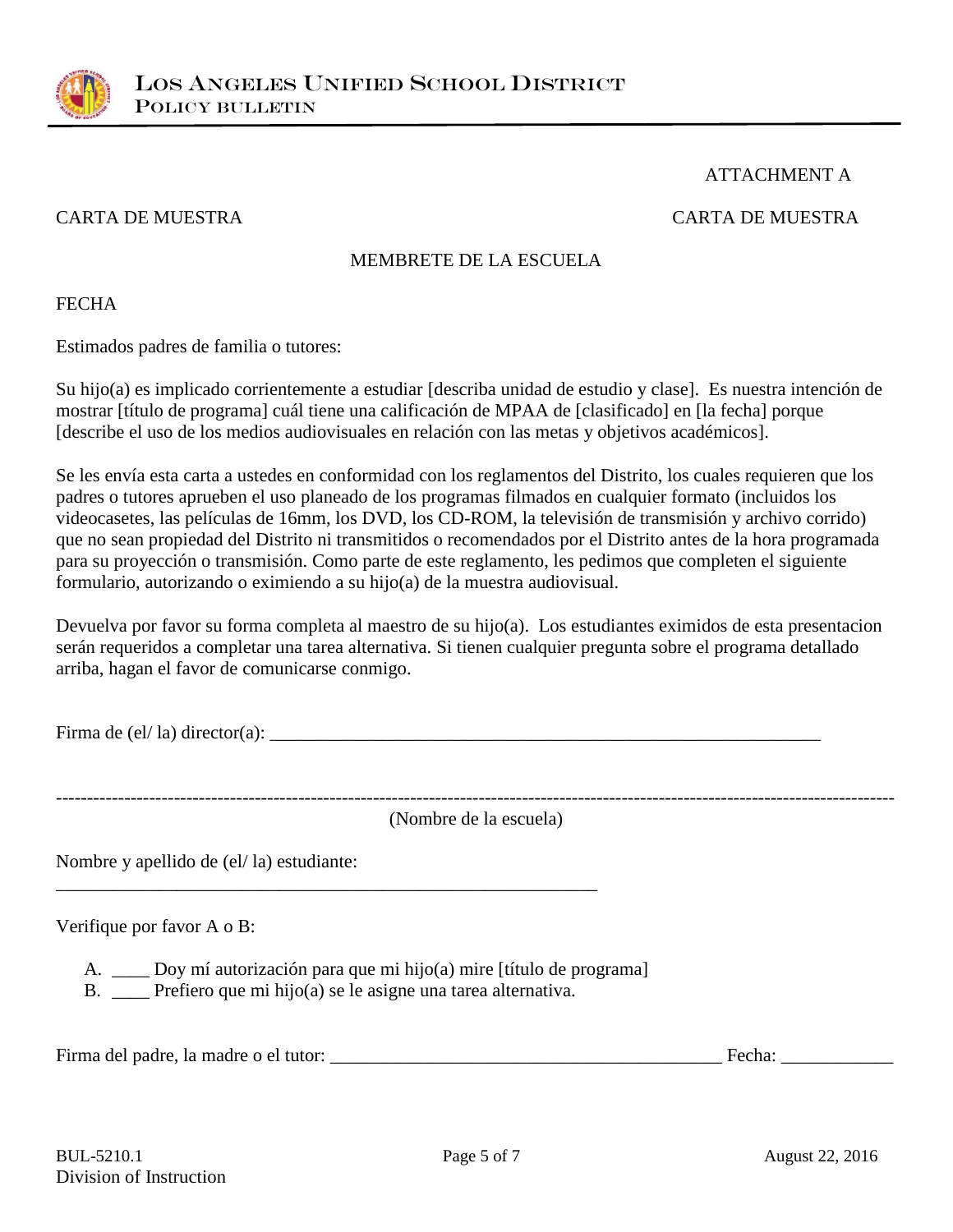

#### ATTACHMENT B

SAMPLE FORM SAMPLE FORM

#### LOS ANGELES UNIFIED SCHOOL DISTRICT \_\_\_\_\_\_\_\_\_\_\_\_\_\_\_\_\_\_\_\_\_\_\_\_\_\_ SCHOOL

# **STATEMENT REGARDING USE OF AUDIOVISUAL MEDIA WHICH IS NOT OWNED, BROADCAST, OR RECOMMENDED BY THE DISTRICT**

| Date: $\overline{\phantom{a}}$                                                                                                                                                                                                                                                                                                                                                                 |                                                                                                                                                                                                                                |
|------------------------------------------------------------------------------------------------------------------------------------------------------------------------------------------------------------------------------------------------------------------------------------------------------------------------------------------------------------------------------------------------|--------------------------------------------------------------------------------------------------------------------------------------------------------------------------------------------------------------------------------|
|                                                                                                                                                                                                                                                                                                                                                                                                | Room: New York Changes and Security Property of the Security Property of the Security Property of the Security Property of the Security Property of the Security Property of the Security Property of the Security Property of |
|                                                                                                                                                                                                                                                                                                                                                                                                |                                                                                                                                                                                                                                |
| Title or description of program:                                                                                                                                                                                                                                                                                                                                                               |                                                                                                                                                                                                                                |
| Producer (if known):                                                                                                                                                                                                                                                                                                                                                                           |                                                                                                                                                                                                                                |
| Network (if known):                                                                                                                                                                                                                                                                                                                                                                            |                                                                                                                                                                                                                                |
| Material: Rented ______________ Purchased __________                                                                                                                                                                                                                                                                                                                                           |                                                                                                                                                                                                                                |
| Parental permission is required: Yes ________ No _______ MPAA Rating: _____                                                                                                                                                                                                                                                                                                                    |                                                                                                                                                                                                                                |
| If parental approval is required and/or the rating is R, explain what content may be considered objectionable.                                                                                                                                                                                                                                                                                 |                                                                                                                                                                                                                                |
| I plan to use the above program in my classroom on _______________________(date) for the following reason<br>(describe its use in relation to your academic goals and objectives):                                                                                                                                                                                                             |                                                                                                                                                                                                                                |
| This program complies with the school's policy on the evaluation and selection of instructional materials. It is<br>appropriate for the grade level, and the instructional content enhances the curriculum. If this program has been<br>recorded off-air or from a streamed site, I affirm that it will be erased according to "fair use" interpretations of<br>federal copyright regulations. |                                                                                                                                                                                                                                |
|                                                                                                                                                                                                                                                                                                                                                                                                |                                                                                                                                                                                                                                |
| Approved:                                                                                                                                                                                                                                                                                                                                                                                      | Date:                                                                                                                                                                                                                          |